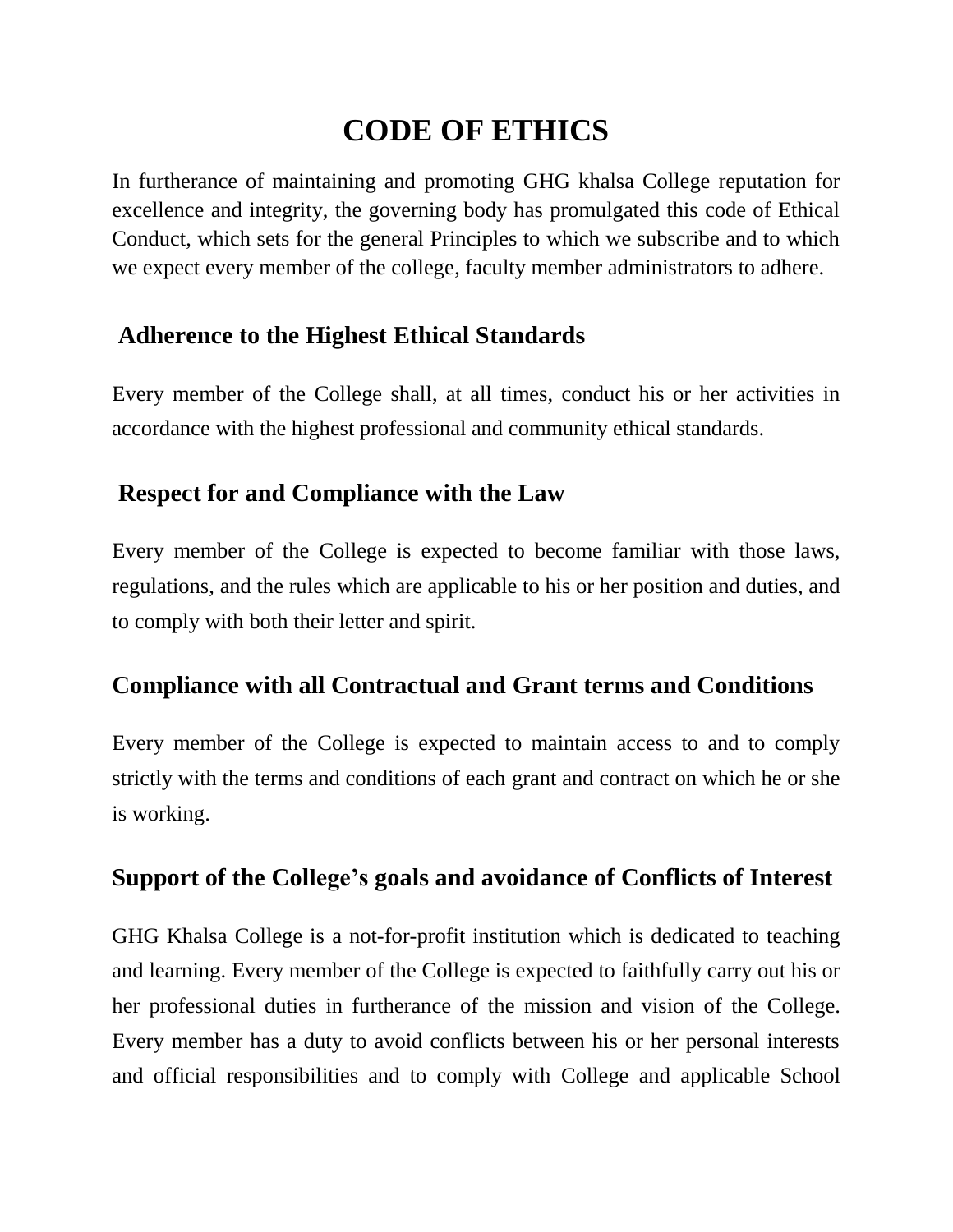codes and guidelines for reporting and reviewing actual and potential conflicts of interest and conflicts of commitment.

#### **Maintenance of the Highest Standards of Academic Integrity**

Every member of the College involved in teaching and research activities is expected to conform to the highest standards of honesty and integrity. Activities such as plagiarism, misrepresentation, and falsification of data are expressly prohibited.

### **Respect for the Rights and Dignity of others**

GHG Khalsa College is committed to a policy of equal treatment, opportunity, and respect in its relations with its faculty, administrators, staff, students, and others who come into contact with the Institute. Every member of the College is prohibited from discriminating on the basis of race, color, sexual orientation and religion. The teaching faculty is expected to help in promoting the well -being of the non-teaching partners.

The College is also committed to provide free education to the students from orphanages.

- The teacher should respect the rights and dignity of the students in expressing his/her opinion and deal impartially with students regardless of their religion, caste, sex etc.
- A teacher should encourage the students to improve their attainments and develop their personalities by recognizing the difference in aptitude and capabilities among students.